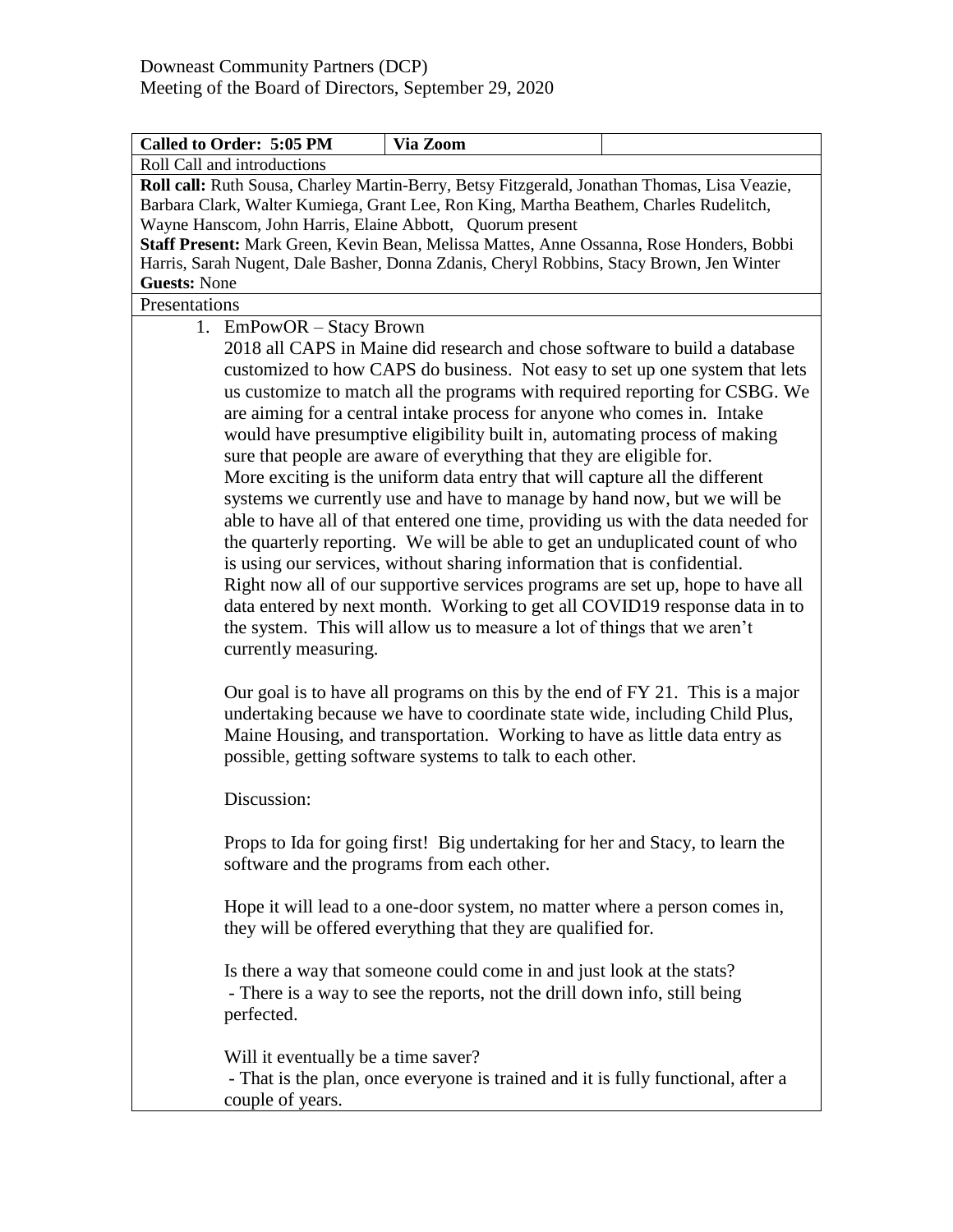|     | Would EmPowOR ever replace Child Plus?                                    |                                                                                                                                               |  |  |  |
|-----|---------------------------------------------------------------------------|-----------------------------------------------------------------------------------------------------------------------------------------------|--|--|--|
|     |                                                                           | - No, but Child Plus is working hard to build a bridge to EmPowOR so that<br>double data entry would not be necessary.                        |  |  |  |
|     |                                                                           |                                                                                                                                               |  |  |  |
|     |                                                                           |                                                                                                                                               |  |  |  |
| III | <b>Items for Board Action</b>                                             |                                                                                                                                               |  |  |  |
|     |                                                                           | 1. Resolved, to approve the Board Meeting Minutes from 8/25/20                                                                                |  |  |  |
|     |                                                                           | <b>Discussion:</b> Ask for one correction presentations number 2 FC line 11<br>change mel delivery to meal delivery.                          |  |  |  |
|     |                                                                           | Action: Ruth made the motion to approve the minutes as amended,                                                                               |  |  |  |
|     |                                                                           | Martha seconded. Motion passed.                                                                                                               |  |  |  |
|     |                                                                           |                                                                                                                                               |  |  |  |
|     |                                                                           | 2. Resolved, to approve the Executive Committee Minutes from 8/28/2020<br><b>Discussion: None</b>                                             |  |  |  |
|     |                                                                           | Action: Ron made the motion to approve the Executive Committee                                                                                |  |  |  |
|     |                                                                           | minutes. Lisa seconded. Motion passed.                                                                                                        |  |  |  |
|     |                                                                           | 3. Resolved, to approve the Annual Budget for 20/21                                                                                           |  |  |  |
|     |                                                                           | <b>Discussion:</b> Stacy is the budget coordinator. Challenging year. Usual to                                                                |  |  |  |
|     |                                                                           | take the past twelve months and predict the next twelve. Neither the last                                                                     |  |  |  |
|     |                                                                           | twelve months nor the next twelve months are predictable. We worked to                                                                        |  |  |  |
|     |                                                                           | ramp up to about 75% of where we were. This year we had everyone<br>budget revenues very conservatively, then cut expenses now, if revenues   |  |  |  |
|     |                                                                           | increase, bring back some of what was cut.                                                                                                    |  |  |  |
|     | Looking at a budget surplus of about \$38,000                             |                                                                                                                                               |  |  |  |
|     | Budgeted about 2.2 percent less than revenue was last year. Don't want to |                                                                                                                                               |  |  |  |
|     |                                                                           | assume things will return to normal. Revenues include COVID19 related<br>funds, without which we would be about 5.5% down from last year.     |  |  |  |
|     |                                                                           |                                                                                                                                               |  |  |  |
|     |                                                                           | Salaries are projected downward due to people who chose layoffs in<br>COVID and haven't returned to duty as yet.                              |  |  |  |
|     |                                                                           | Salary increases are built in for the fourth quarter. Not in ECE - waiting<br>for COLA from Head Start; assume it will come as it always has. |  |  |  |
|     |                                                                           | Built in IT upgrades with CSBG COVID funds.                                                                                                   |  |  |  |
|     |                                                                           | Expect to receive eight new vehicles to transportation, no cost to DCP.<br>Because of that, we lowered maintenance and repairs.               |  |  |  |
|     |                                                                           | Housing about the same, with the exception of finishing off the bigger<br>programs, addition of new programs last year.                       |  |  |  |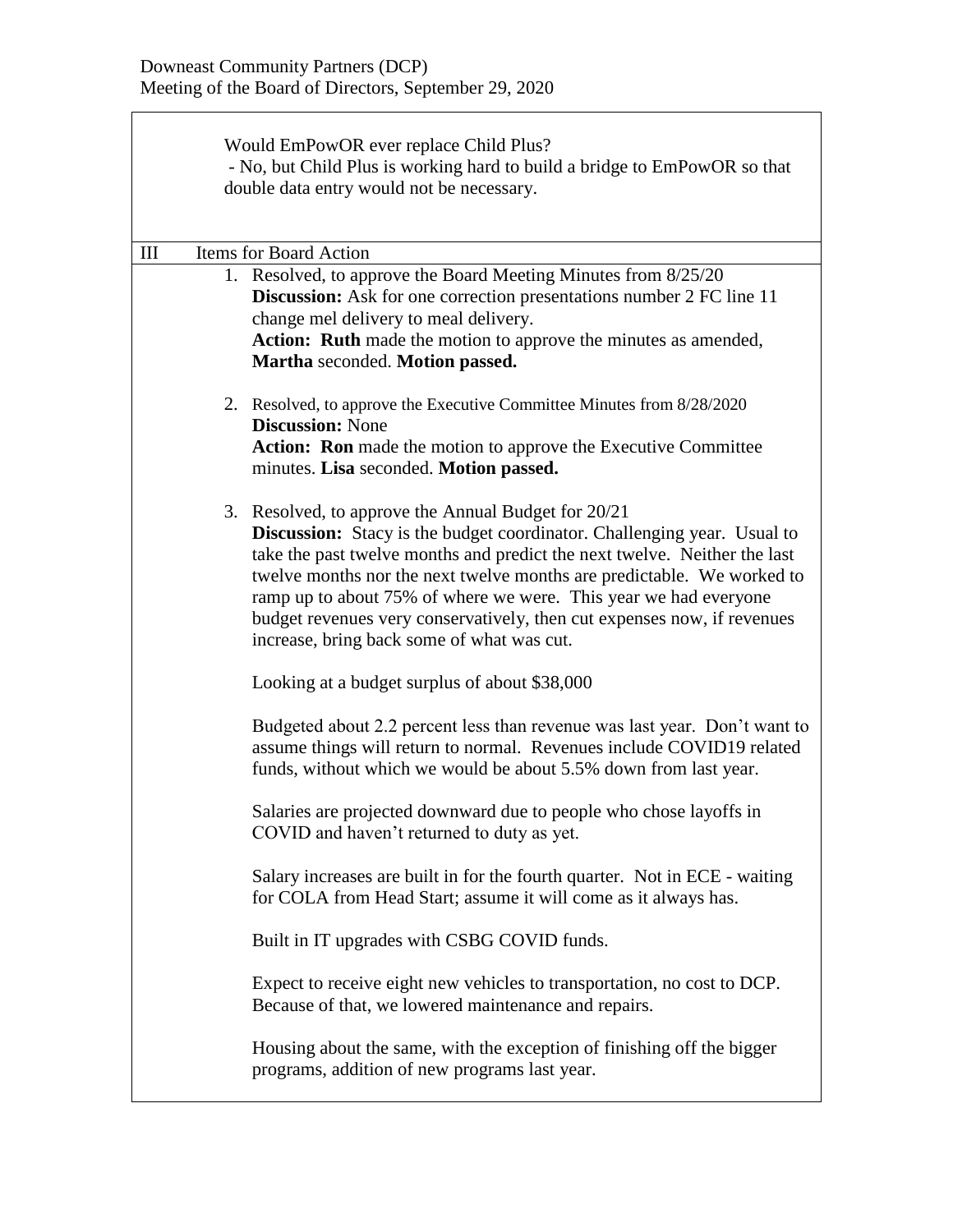Reduced travel significantly, employees are doing a lot less travel to meetings. Huge increase in general liability insurance, 75%, due to some big claims we had this past year. Space costs remain the same, IDC remains at 9%. By division: ECE surplus of \$1,565, after major cuts in revenue due to changes in numbers of children served in child care. Also lost a significant amount of school revenue. Head Start COVID19 funds and Harrington rent are included in revenue. Staffing reduced; lowering part time staff to accommodate lower student level. Vacancies not being filled. Finance and Admin surplus – very conservative on SEED income. CSBG – able to do a lot more due to additional funds, still supporting elder services, EmPowOR, resource development, resource advocacy, HHG, changes to IT, expanding Whole Family, transportation to LI residents, and supporting health systems for whole agency. Had hoped to use the funds for expansion of elder services, but needed to roll the funds to ECE and Transportation, hardest hit by pandemic. Earmarked \$20,000 of SEED money for Elder Services. At Home is budgeted break even, FC deficit is exact amount of building depreciation. Staffing and volunteers at both programs is critically low. Housing deficit is due to property management, rest of housing programs running at break even or surplus. Energy Services budgeted as break even, crazy busy fall season with the addition of rental assistance. Transportation includes all revenue sources. Lowest surplus ever budgeted in years. Very hard hit with COVID19. Slowly coming back, made a lot of accommodations, altering vehicles. Very conservative projections. Supportive services: restructured family coaching into Whole Family, rolled family advocates and RAP into Family Advocate. Budgeted DCP CARE funds into this as well. Question: Talked about all of the departments and budgeted low. Will we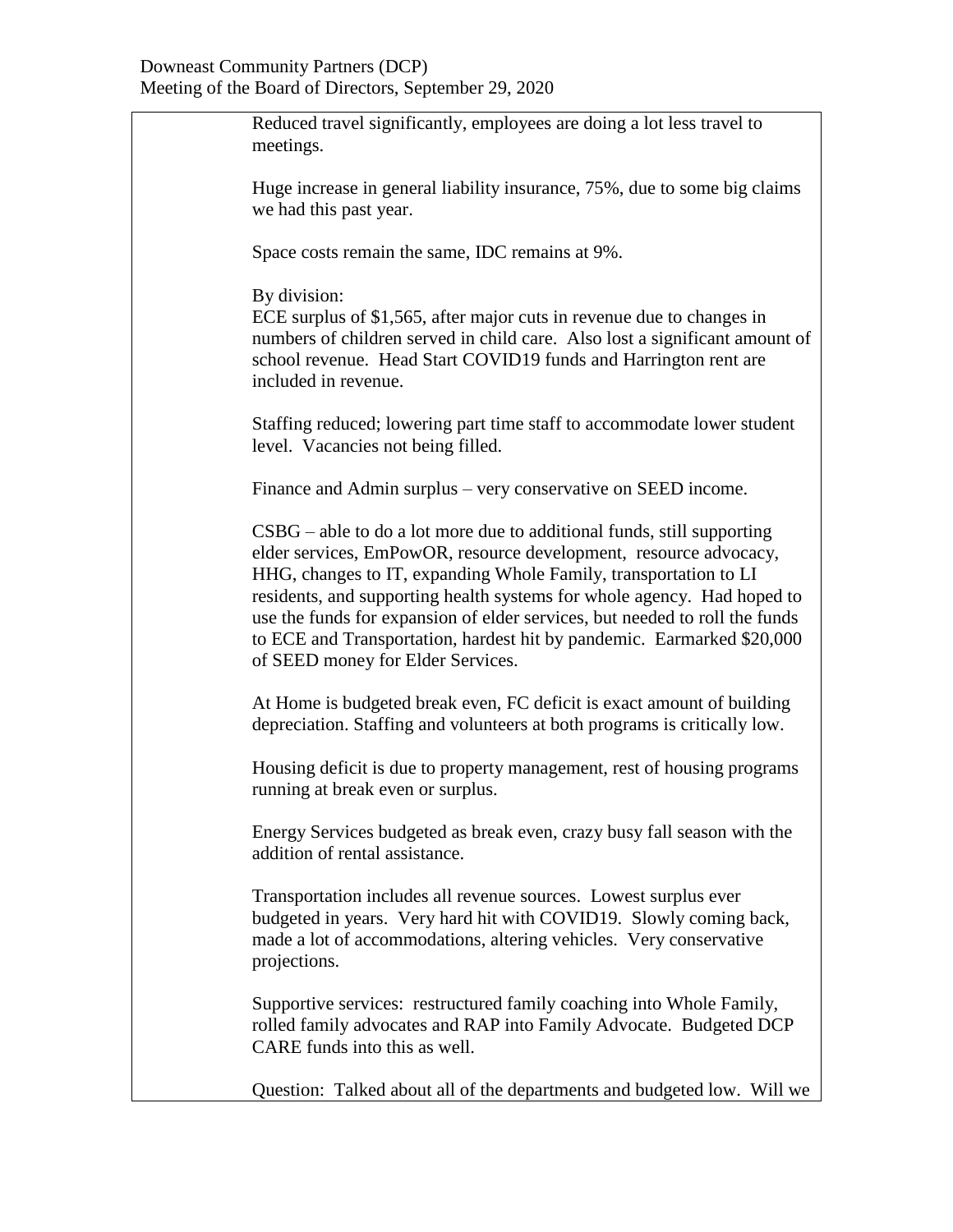be OK if COVID19 goes away? Yes, if all of this went away, and no need for social distancing, we would be in much better shape, especially in Transportation. COVID19 relief funds would be replaced by income. Worried about it in the other direction, if COVID increases but support doesn't. Question: Admin salary levels are higher. That is because of CSBG funding paying people who normally wouldn't be in Admin. Question: when we evaluated ourselves, identified wanting better understanding how the unrestricted money is supporting other programs that need help. Is there a way to show us easily how the money was spent, how much is left, how many is carried forward? I know it is explained in the budget, but if we aren't dealing it with every day, it is hard to track. Yes, we can do it, it will take a bit of work, but we can do it. Will include PPP. Without PPP we would have had to have serious layoffs. We are discussing how to react if things do get worse this fall and winter. Kudos to Stacy and the finance team for putting it together this way. Having the words before the numbers was really helpful. Having it organized by division also helpful. **Action: Grant** made the motion to allocate \$62,000 from the DCP CARE Fund and to approve the Annual Budget for 20/21. **Walter** seconded. **Motion passed.** 4. Resolved, to authorize the President, Treasurer, Executive Director, and Finance Director to sign checks for FY 20/21 **Discussion:** None **Action: Ruth** made the motion to authorize the President, Treasurer, Executive Director and Finance Director to sign checks for FY 20/21. **Barbara** seconded. **Motion passed.** 5. Resolved, to authorize the Executive Director and Finance Director to sign all agency agreements, contracts, and corporate agreements for FY 20/21 **Discussion:** None **Action: Grant** made the motion to authorize the Executive Director and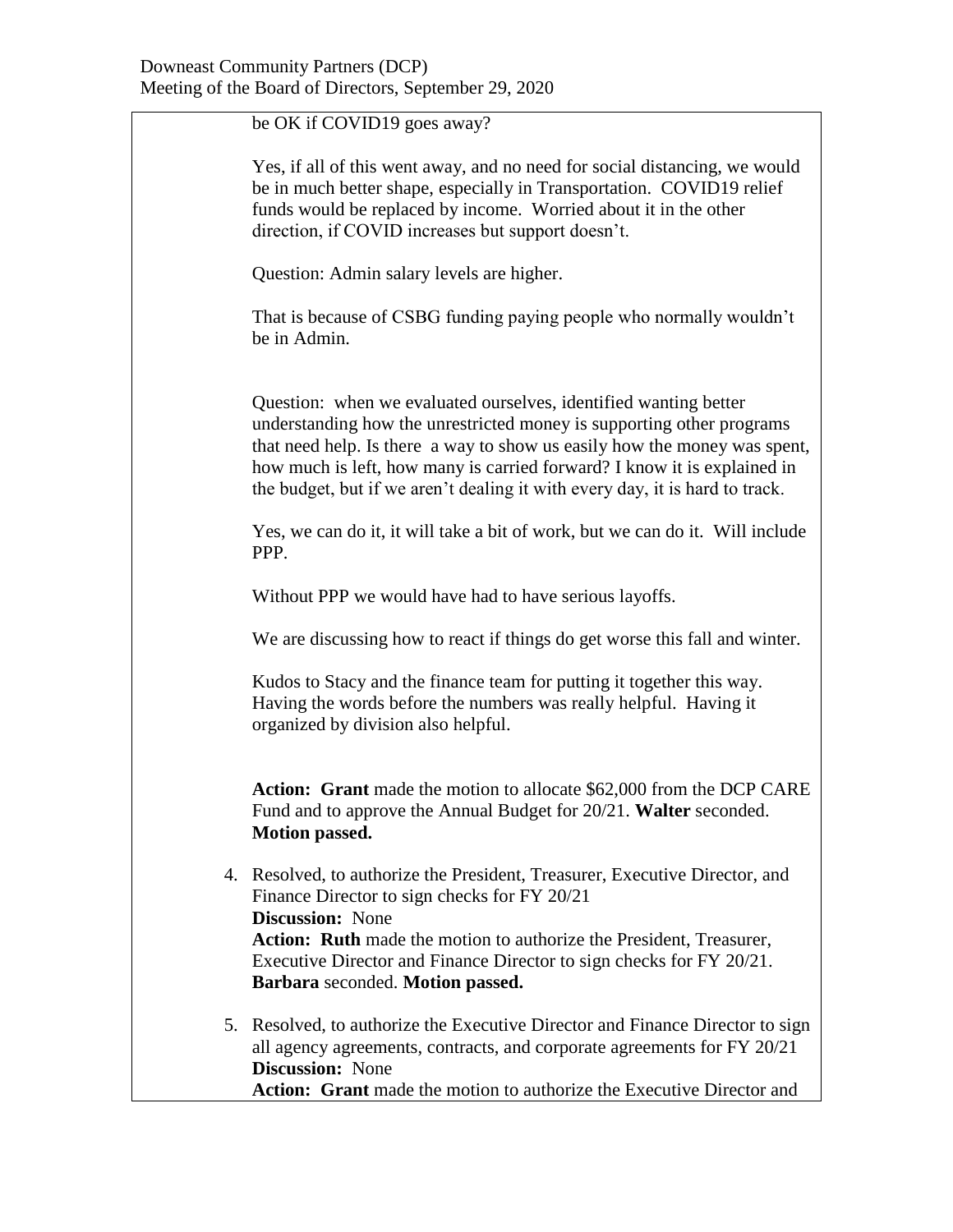|    |         | Finance Director to sign all agency agreements, contracts, and corporate<br>agreements for FY 20/21. Lisa seconded. Motion passed.<br>6. Resolved, to authorize the President and Vice President to sign the<br>Executive Director's expenses for FY 20/21.<br><b>Discussion:</b> None<br><b>Action:</b> Ron made the motion to authorize the President and Vice<br>President to sign the Executive Director's expenses for FY 20/21. Ruth<br>seconded. Motion passed.                                                                                                                                                                                                                                                                                                                                                                                                                                                                                                                                                                                              |  |
|----|---------|---------------------------------------------------------------------------------------------------------------------------------------------------------------------------------------------------------------------------------------------------------------------------------------------------------------------------------------------------------------------------------------------------------------------------------------------------------------------------------------------------------------------------------------------------------------------------------------------------------------------------------------------------------------------------------------------------------------------------------------------------------------------------------------------------------------------------------------------------------------------------------------------------------------------------------------------------------------------------------------------------------------------------------------------------------------------|--|
|    |         | 7. Resolved, to approve the meeting schedule for FY 20/21<br><b>Discussion:</b> None<br>Action: Elaine made the motion to approve the meeting schedule for FY<br>20/21. Walter seconded. Motion passed.                                                                                                                                                                                                                                                                                                                                                                                                                                                                                                                                                                                                                                                                                                                                                                                                                                                             |  |
|    |         | 8. Resolved, to enter into Executive Session to receive a report on litigation<br>from the Executive Director.<br><b>Discussion:</b> None<br>Action: Ruth made the motion to enter into Executive Session to receive<br>a report on litigation from the Executive Director. Elaine seconded.<br><b>Motion passed.</b><br><b>Entered Executive Session at 6:08</b><br><b>Returned from Executive Session at 6:17</b>                                                                                                                                                                                                                                                                                                                                                                                                                                                                                                                                                                                                                                                 |  |
| IV | Reports |                                                                                                                                                                                                                                                                                                                                                                                                                                                                                                                                                                                                                                                                                                                                                                                                                                                                                                                                                                                                                                                                     |  |
|    |         | 1. Executive Director's Report-Mark Green<br>Rental Program – doing since last spring – distributed 237,000 from first<br>wave, 297,000 second, well on the way to spending that, just got another<br>300,000, will work on that, but ME Housing has decided it can only be<br>used for September rent, hope they change the rules to allow October and<br>November rent. The Governor said no more money unless it comes from<br>the feds, worried about what that will mean. Been a big burden to Lee's<br>division, with help from transportation, major amount of work.<br>Recovery house is open, one client in already, several more applications in<br>process, Tiny House is almost done, very exciting.<br>Have we done any contact tracing? We provide social support for people.<br>We got \$34,000. Only place we have been active so far is the migrant<br>workers, we helped to provide some transportation, food cards, etc. But<br>have observed around the state that this could change in a heartbeat. Have<br>someone on call over the weekends. |  |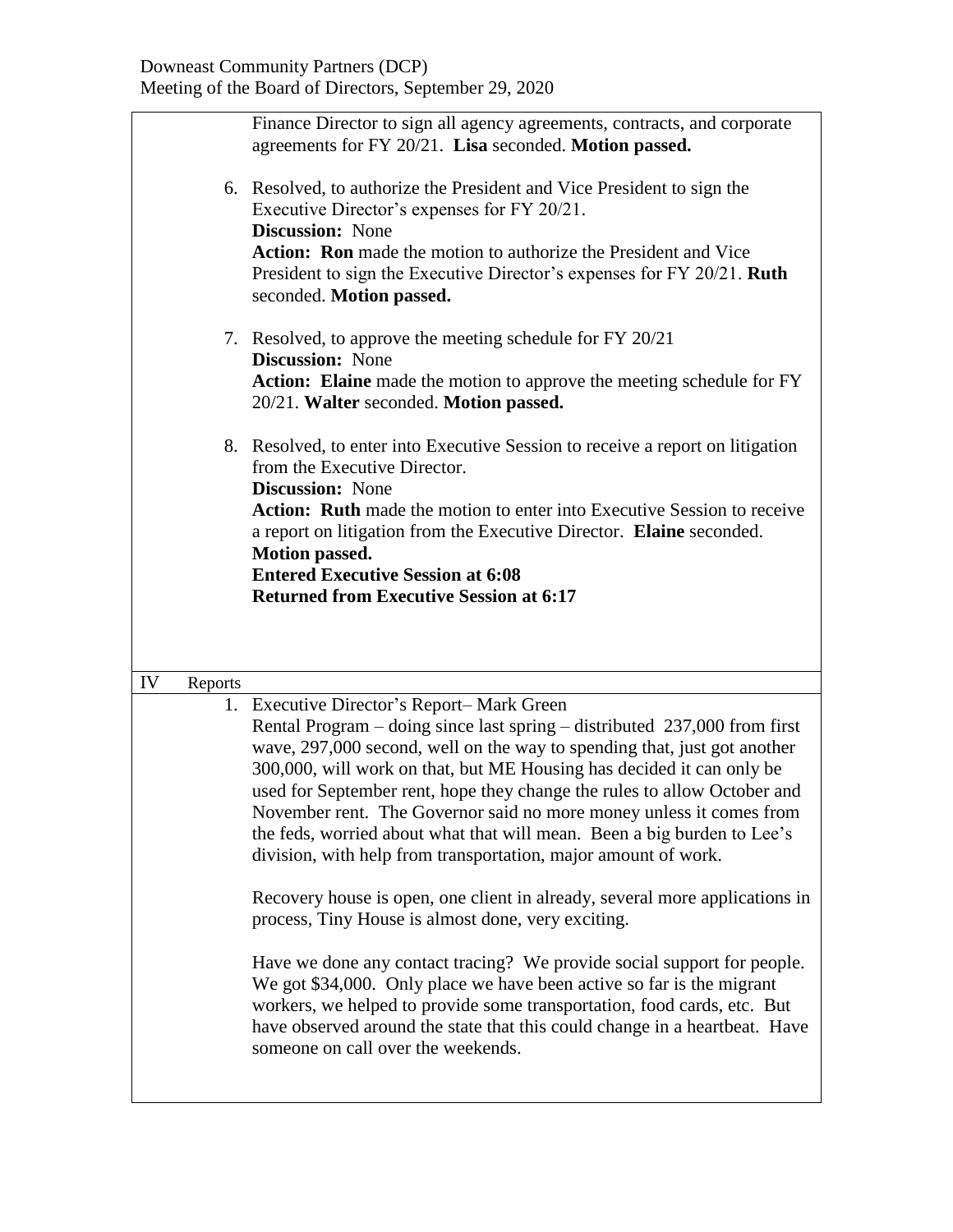|         |                                                                                                                                                                                                                                                                                                                             | 2. Development Committee Report – Barbara Clark<br>Been a good SEED month, Sarah and Megan have been on the road, idea<br>to approach fuel vendors to see if they would support THAW. They have<br>been on the road visiting them to talk about THAW.                                                                                                                                                                                                                                                                                                                                                                                              |                                                       |
|---------|-----------------------------------------------------------------------------------------------------------------------------------------------------------------------------------------------------------------------------------------------------------------------------------------------------------------------------|----------------------------------------------------------------------------------------------------------------------------------------------------------------------------------------------------------------------------------------------------------------------------------------------------------------------------------------------------------------------------------------------------------------------------------------------------------------------------------------------------------------------------------------------------------------------------------------------------------------------------------------------------|-------------------------------------------------------|
|         | December 12.                                                                                                                                                                                                                                                                                                                | St Dunstan's is hosting a virtual fair this year, all revenue will go to<br>THAW. Virtual Market will open on October 12, will stay open until                                                                                                                                                                                                                                                                                                                                                                                                                                                                                                     |                                                       |
|         |                                                                                                                                                                                                                                                                                                                             | Getting regular pledges from people for FC, Clements family increased<br>their pledge. Tennis Round Robin was virtual this year, raised \$6,000.                                                                                                                                                                                                                                                                                                                                                                                                                                                                                                   |                                                       |
|         |                                                                                                                                                                                                                                                                                                                             | 3. Finance Director's Report – Kevin Bean<br>One more month after this until end of FY. Done pretty well because of<br>PPP loan. Our surplus is just under 500,000 for unrestricted. Cash down<br>a bit, around 1.8 million, expect it to decline as we go forward. Rental<br>Program is the cause of the increase in AR, expect that will go down<br>quickly, lots of activity on that program. Most divisions had a good<br>month. Transportation has 200,000 surplus, ECE \$170,000 surplus, that<br>will change. Thinking about reclassifying revenue that was unrestricted,<br>possibly restricting it and carrying it forward into new year. |                                                       |
|         | most of its deficit.                                                                                                                                                                                                                                                                                                        | Deficits within elder services, At Home, and FC, though both had a good<br>month in August. Going into September, At Home might have cleared up                                                                                                                                                                                                                                                                                                                                                                                                                                                                                                    |                                                       |
|         |                                                                                                                                                                                                                                                                                                                             | SEED 97,000 through the end of August, after a banner year last year.<br>Keeping a watch on through upcoming fiscal year.                                                                                                                                                                                                                                                                                                                                                                                                                                                                                                                          |                                                       |
|         |                                                                                                                                                                                                                                                                                                                             | Agency revenues are 1% over budget, expenses 6% under budget.                                                                                                                                                                                                                                                                                                                                                                                                                                                                                                                                                                                      |                                                       |
|         | 4. Head Start Director's Report - Melissa Mattes<br>Everything in the report, but add: continue to have staffing and<br>enrollment issues at Ellsworth. Tomorrow we will look at what we should<br>do about that.<br>Got notice today for an opportunity for funding for childcare. Might be<br>able to claim lost revenue. |                                                                                                                                                                                                                                                                                                                                                                                                                                                                                                                                                                                                                                                    |                                                       |
|         |                                                                                                                                                                                                                                                                                                                             |                                                                                                                                                                                                                                                                                                                                                                                                                                                                                                                                                                                                                                                    |                                                       |
| 5.      |                                                                                                                                                                                                                                                                                                                             | Parent Policy Council Minutes from 9/16/2020                                                                                                                                                                                                                                                                                                                                                                                                                                                                                                                                                                                                       |                                                       |
| 6:20 PM | <b>Business meeting adjourned at</b>                                                                                                                                                                                                                                                                                        | Respectfully submitted, Sarah Nugent, Manager Communications and Resource Development                                                                                                                                                                                                                                                                                                                                                                                                                                                                                                                                                              | Walter made the motion to<br>adjourn. Martha seconded |